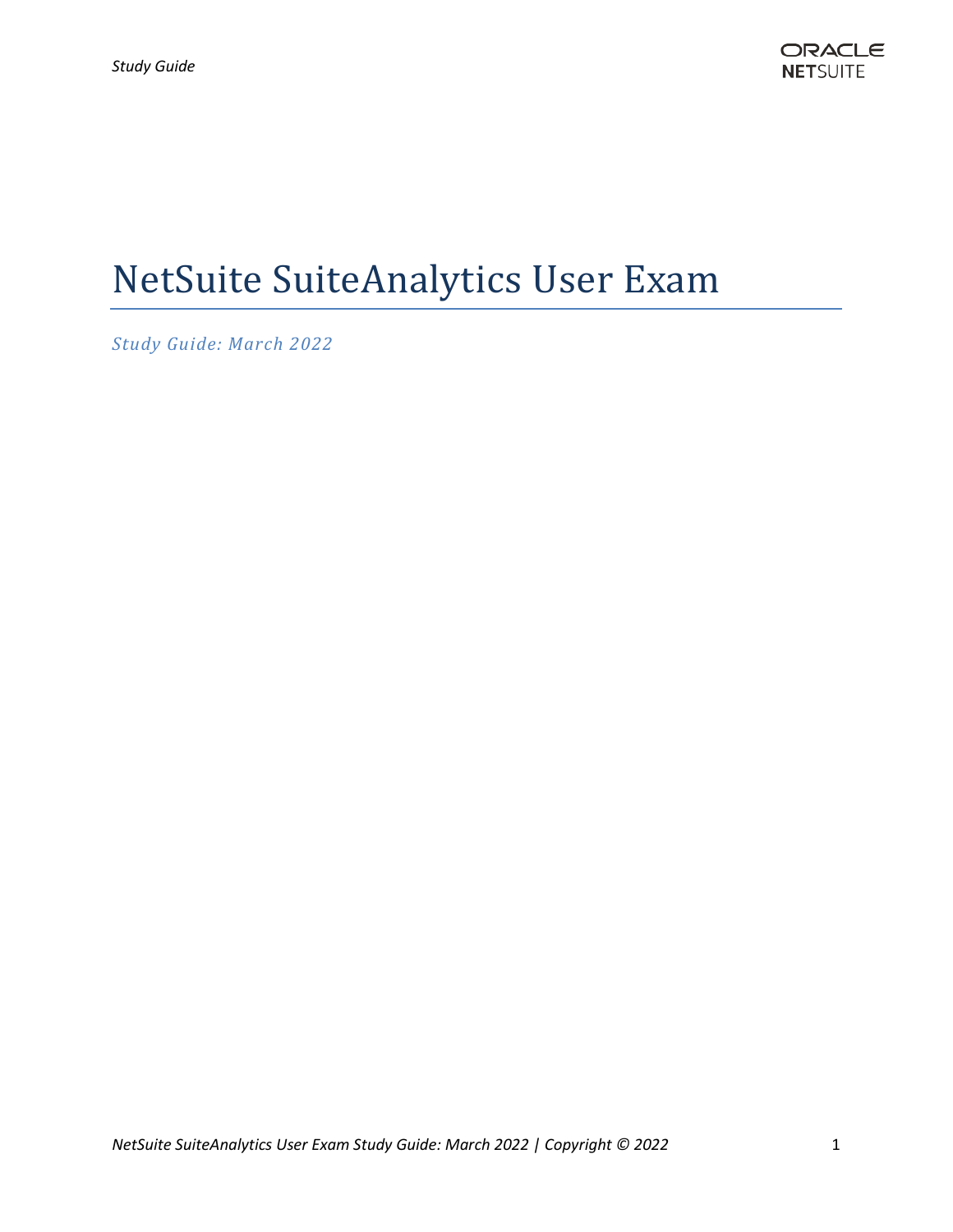

# **Contents**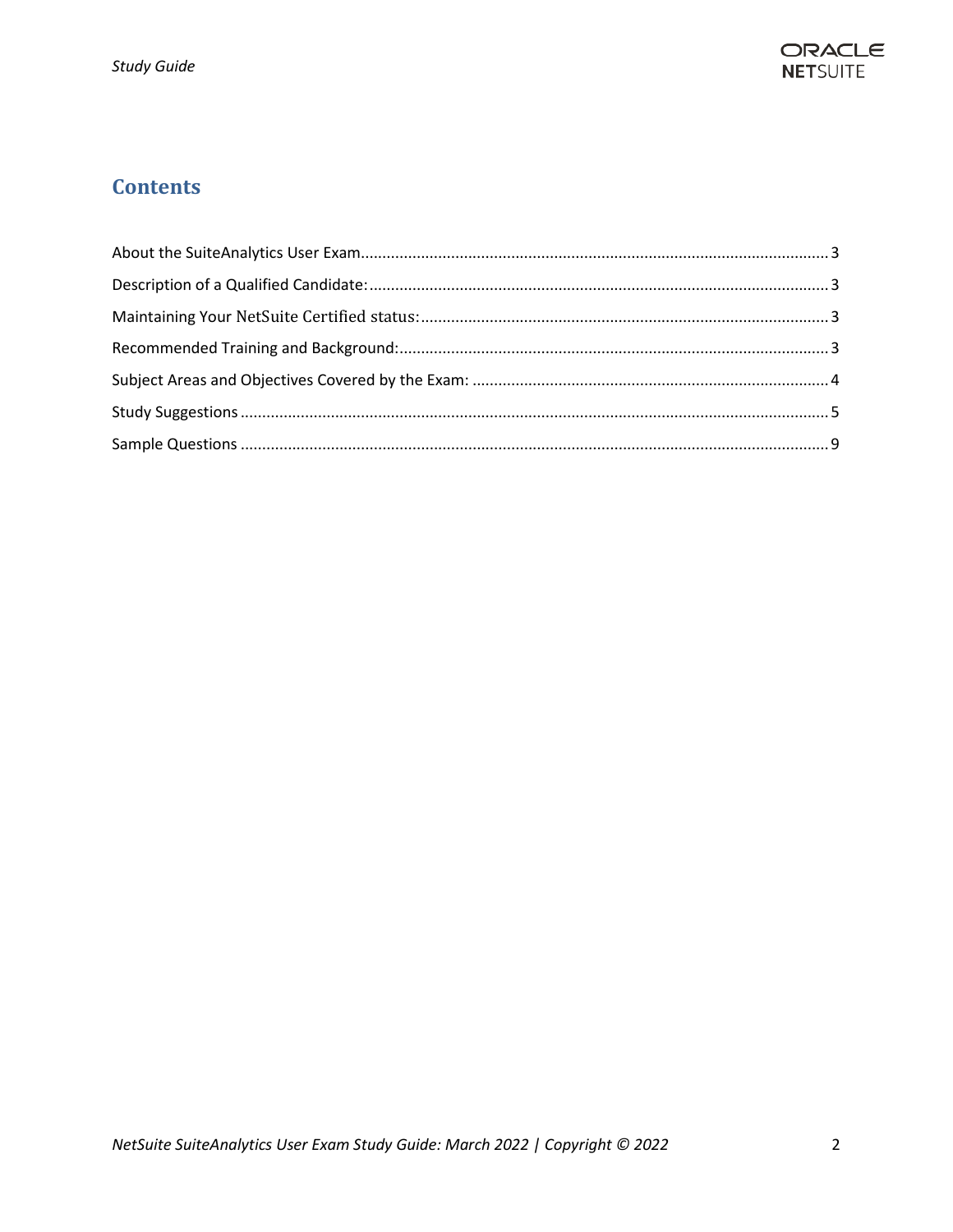

## <span id="page-2-0"></span>**About the SuiteAnalytics User Exam**

Passing this exam confirms that you have the foundational knowledge and skills necessary to understand and use the searches, reports, and dashboard features of NetSuite. The credential awarded for passing this exam is the **NetSuite Certified SuiteAnalytics User**.

Conditions:

- This will be a proctored examination.
- No written or online reference materials may be used during the exam.
- 60 minutes allotted to complete approximately 30 multiple-choice and matching questions

## <span id="page-2-1"></span>**Description of a Qualified Candidate:**

The candidate has a solid understanding of NetSuite data structure, and can pull data from NetSuite using Reports, Financial Reports, and Searches functionality. The candidate can identify the differences between the capabilities of these tools and knows how to customize layout and format across all of them. They understand how to use expressions, functions, and formulas in NetSuite SuiteAnalytics. The candidate can build Dashboards to suit the needs of a variety of end users

### <span id="page-2-2"></span>**Maintaining Your NetSuite Certified status:**

For details about retake policy and ongoing requirements to maintain your certification or examination status, see th[e NS Certification Policy](https://nlcorp.app.netsuite.com/core/media/media.nl?id=10263318&c=NLCORP&h=85a2c6855f4bceb543de&_xt=.pdf&vid=NssTkZiuAqSrhUqg&chrole=17&ck=A8sT4JiuAqKrhWgJ&cktime=175790&promocode=&promocodeaction=overwrite&sj=wR4lSDaypsJeD0uCGk2Q6Zsxb%3B1591912645%3B908834000) available on th[e NS Certification webpage.](https://www.netsuite.com/portal/services/training/suite-training/netsuite-certification.shtml)

### <span id="page-2-3"></span>**Recommended Training and Background:**

#### **Recommended Training Courses:**

- [SuiteAnalytics: Reports and Searches](https://www.netsuite.com/portal/services/training/suite-training/description-suite-analytics-reports-and-searches.shtml) (2 days) **OR** [SuiteAnalytics: Financial Reports and Searches](http://www.netsuite.com/portal/services/training/description-suite-analytics-financial-report.shtml) (2 days)
- [SuiteAnalytics: Advanced Searches](https://www.netsuite.com/portal/services/training/suite-training/description-suite-analytics-advanced-searches.shtml) (2 days)

#### **Recommended Skill Level:**

Three to six months' experience in building searches and reports in NetSuite.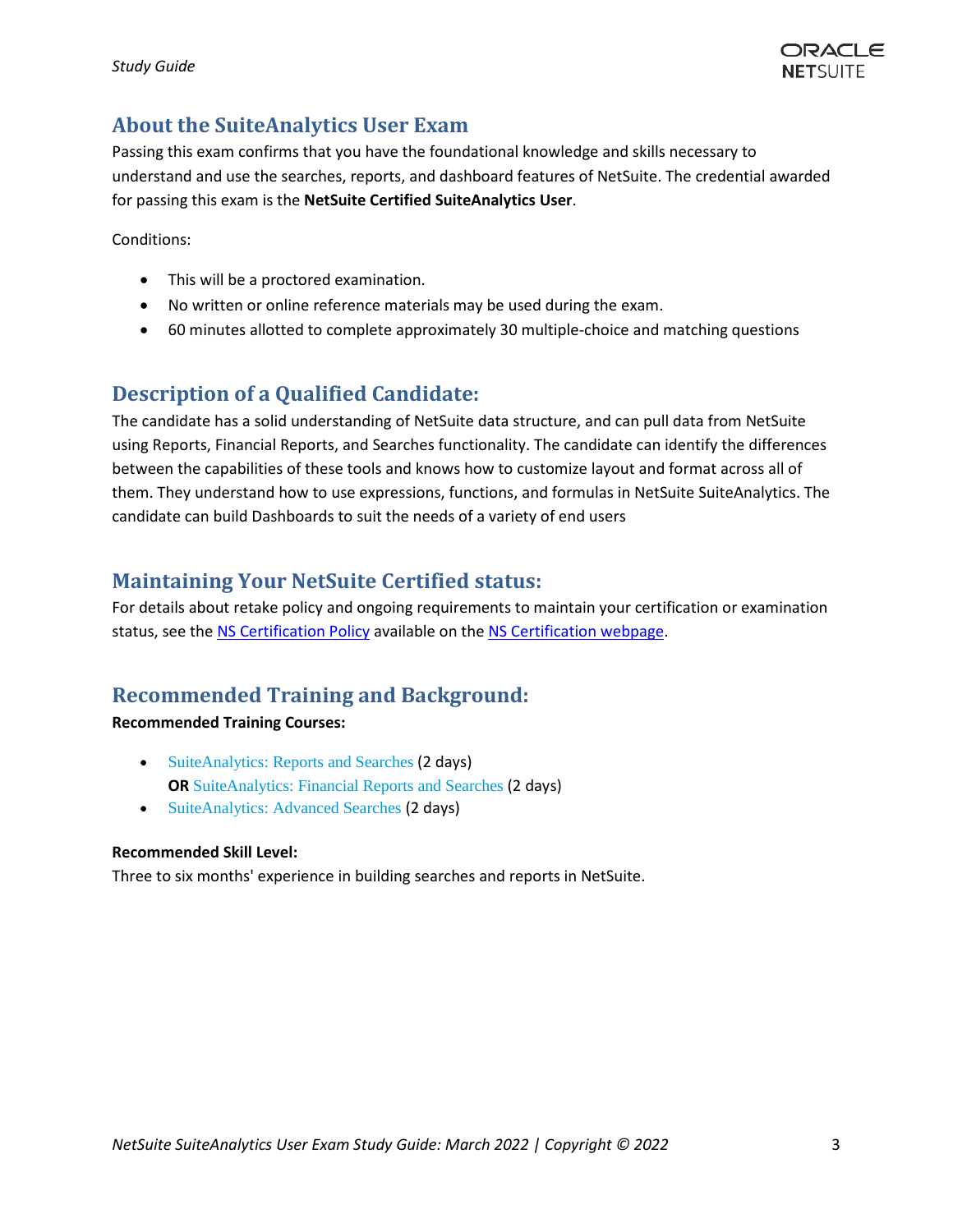# <span id="page-3-0"></span>**Subject Areas and Objectives Covered by the Exam:**

Below is a detailed list of test topics:

| Subject:                                | <b>Objectives:</b>                                                                                     |
|-----------------------------------------|--------------------------------------------------------------------------------------------------------|
| <b>Reports &amp;</b><br><b>Searches</b> | Given a use case, identify the best way to aggregate data results.                                     |
|                                         | Identify the NetSuite search function to obtain the described results.                                 |
|                                         | Compare the methods of sharing search results vs. reports for a given use                              |
|                                         | case.                                                                                                  |
|                                         | Recognize impact of audience, access, and roles restrictions on data results.                          |
|                                         | Identify steps to incorporate parent/child records in a saved search or report                         |
|                                         | Identify the advantages of various methods of publishing or updating<br>dashboards.                    |
|                                         | Given a scenario, select the appropriate Dashboard portlet content. Compare                            |
|                                         | dashboard elements to address user requirements. List vs. Custom search etc.                           |
|                                         | Identify necessary settings to create a KPI Scorecard.                                                 |
| <b>Report Builder</b>                   | Identify the use of the Financial Report Builder Interface feature for a desired<br>formatting result. |
|                                         | Select the report builder feature that gives the desired results: show zeros,                          |
|                                         | custom detail report, group with previous, and formulae.                                               |
|                                         | Recognize when a scenario requires the Alternate Date/Period Range feature.                            |
|                                         | Identify which user requirements are better met with a custom search vs. a<br>custom report.           |
| <b>Advanced</b><br><b>Searches</b>      | Using Expression Builder, select the expression which would yield the desired                          |
|                                         | results.                                                                                               |
|                                         | Recognize impact of main line on transaction search results.                                           |
|                                         | Recognize which record to use as the basis of a search to yield a desired                              |
|                                         | result.                                                                                                |
|                                         | Identify features used for formatting search results.                                                  |
|                                         | Recognize the difference between formulas in custom search vs. in report.                              |
|                                         | Recognize which SQL expressions will yield desired search results: CASE,                               |
|                                         | DECODE, TO CHAR, INSTR, SUBSTR, NVL, NULLIF, Criteria formula.                                         |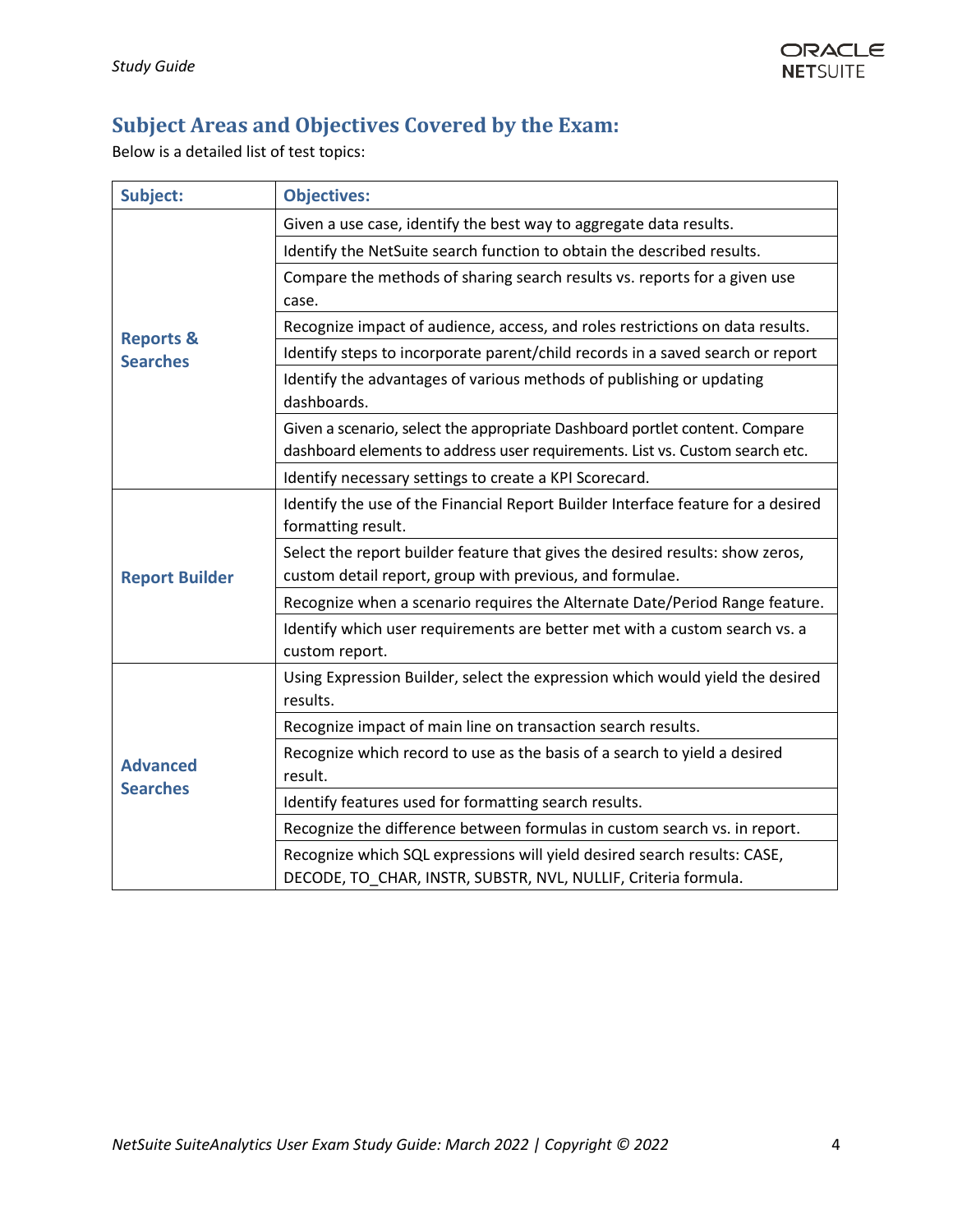# <span id="page-4-0"></span>**Study Suggestions**

#### **Given a use case, identify the best way to aggregate data results.**

**How to Study:** Identify requirements and plan the report design to fit your expectations. Become familiar with the pre-built reports; investigate where report data comes from.

**SuiteAnswers:** FAQ: Reports, Report Customization **Courses addressing this topic:** SuiteAnalytics: Financial Reports and Searches **Webinar**: SuiteAnalytics Series: Customizing Reports

#### **Identify the NetSuite search function to obtain the described results.**

**How to Study:** Know where and how to define search results display options. Understand how applying a function transforms search data value into a format most useful for your purposes

**SuiteAnswers:** Search Results Display Options, Applying Functions to Search Results Columns **Courses addressing this topic:** SuiteAnalytics: Reports and Searches **Webinar:** SuiteAnalytics Series: Introduction to Formulas and Functions in Saved Searches

#### **Compare the methods of sharing search results vs. reports for a given use case.**

**How to Study:** Recognize the differences between scheduled emails and email alerts (Videos from the Reports and Searches sections in SuiteAnswers). Be able to define audiences and set up metrics defined by role.

**SuiteAnswers:** Exporting Reports, Searches, and Lists, Web Query, SuiteAnalytics Connect, **Courses addressing this topic:** SuiteAnalytics: Reports and Searches

#### **Recognize impact of audience, access, and roles restrictions on data results.**

**How to Study:** Understand these elements of a custom saved search: criteria, results, available filters, audience, highlighting, formula. Know how these *Home > Set preferences* settings change the way Saved Searches behave: Show Inactive, Show List when only 1 result, main line for transactions.

**Courses addressing this topic:** SuiteAnalytics: Reports and Searches

#### **Identify steps to incorporate parent/child records in a saved search or report**

**How to Study:** Practice and understand each step. Master the different views of parent/child relationship. Associate parent/child relationships with field names.

**Courses addressing this topic:** SuiteAnalytics: Financial Reports and Searches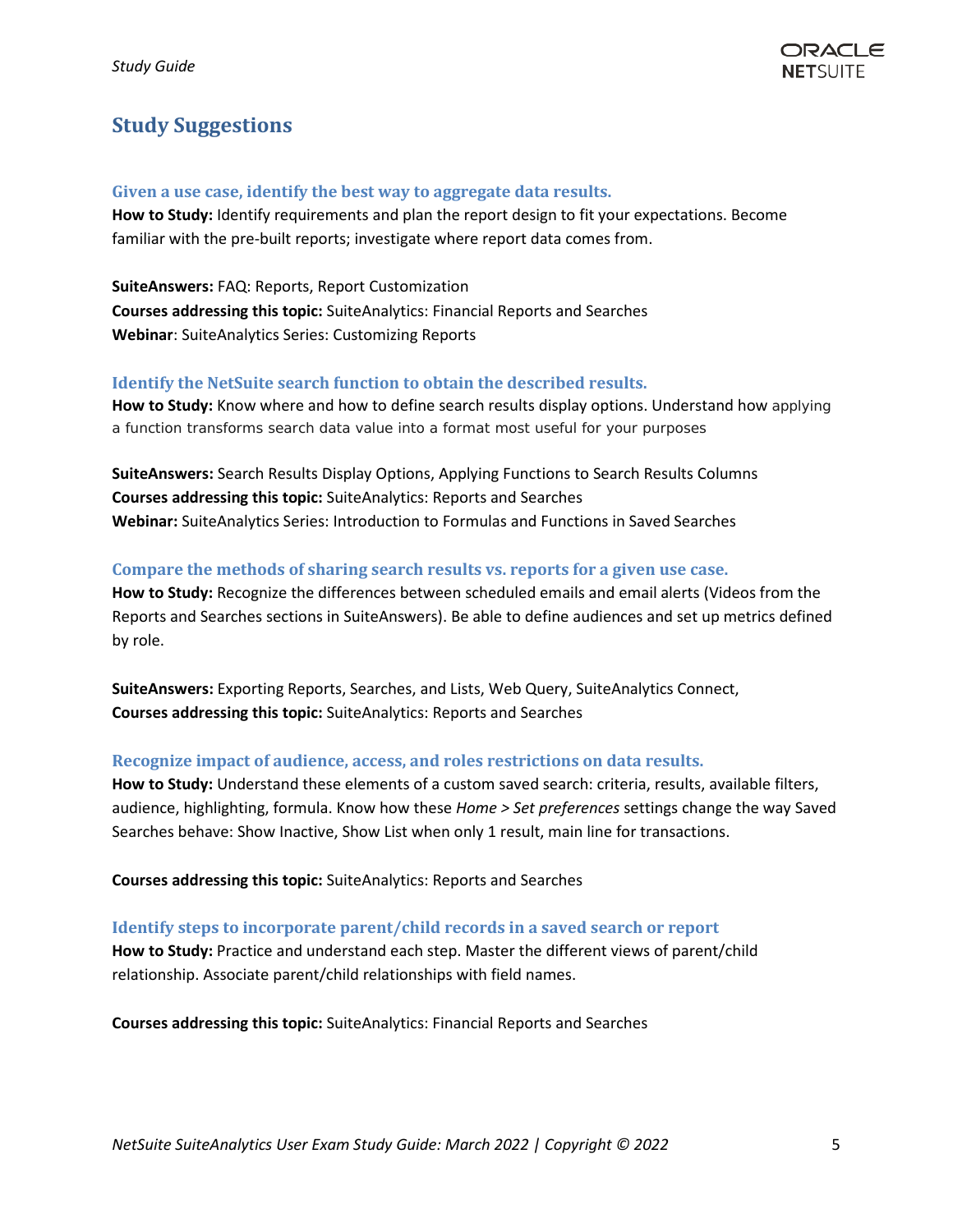

#### **Identify the advantages of various methods of publishing or updating dashboards.**

**How to Study:** Assemble the various SuiteAnalytics components into "smart" dashboards; publish custom dashboards that display relevant, real-time information and metrics for specific users or roles.

**SuiteAnswers:** Dashboards, Publishing Dashboards Overview **Courses addressing this topic:** SuiteAnalytics: Reports and Searches

#### **Given a scenario, select the appropriate Dashboard portlet content. Compare dashboard elements to address user requirements. List vs. Custom search etc.**

**How to Study:** Know how to create dashboards by using all the SuiteAnalytics components and employing best practices for design and layout.

**SuiteAnswers:** FAQ: Dashboards, Displaying Saved Search Results in Dashboard Portlets **Courses addressing this topic:** SuiteAnalytics: Financial Reports and Searches **Webinar:** SuiteAnalytics Series: Financial Dashboards

#### **Identify necessary settings to create a KPI Scorecard.**

**How to Study:** Review the Standard Key Performance Indicators Table in Help.

**SuiteAnswers:** Key Performance Indicators Overview, KPI Scorecards Overview **Courses addressing this topic:** SuiteAnalytics: Financial Reports and Searches **Webinar:** SuiteAnalytics Series: Leveraging the Power of SuiteAnalytics for Finance, SuiteAnalytics Series: Essential KPIs and Dashboard Metrics,

#### **Identify the use of the Financial Report Builder Interface feature for a desired formatting result.**

**How to Study:** Master the customization of Financial Statements. Understand the differences between reports and financial statements.

**SuiteAnswers**: Financial Report Builder **Courses addressing this topic:** SuiteAnalytics: Financial Reports and Searches

#### **Select the report builder feature that gives the desired results: show zeros, custom detail report, group with previous, and formulae.**

**How to Study:** Build combinations of criteria with parenthetical expressions; group data by column values for summarized results; add grand totals to numeric and currency columns.

**SuiteAnswers**: Reporting Overview **Courses addressing this topic:** SuiteAnalytics: Financial Reports and Searches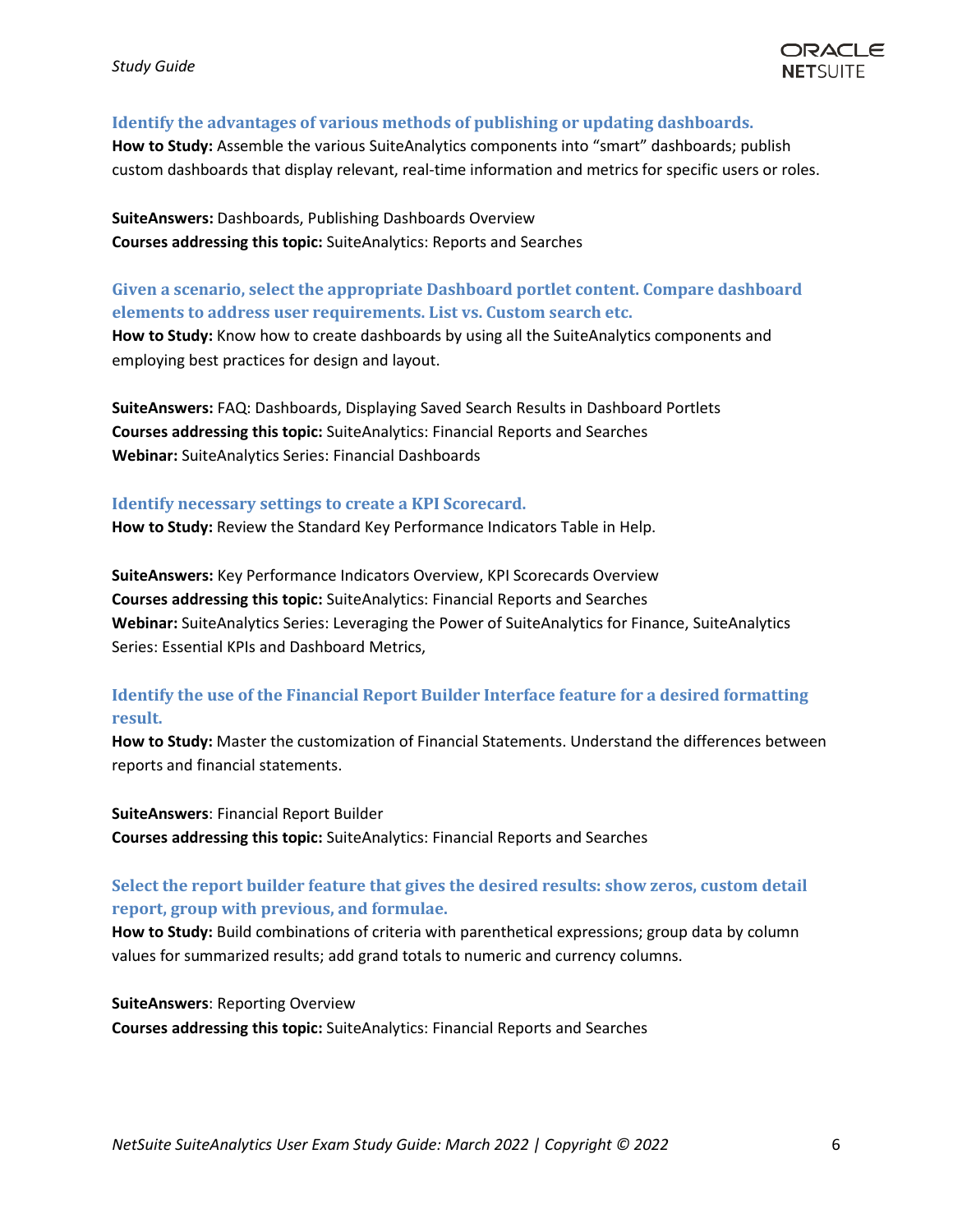#### **Recognize when a scenario requires the Alternate Date/Period Range feature.**

**How to Study:** Know how to customize reports to include comparisons of values across different date ranges or period ranges.

**SuiteAnswers:** Adding Time-Based Comparison Columns to Reports **Courses addressing this topic:** SuiteAnalytics: Reports and Searches

#### **Identify which user requirements are better met with a custom search vs. a custom report.**

**How to Study:** Review the SuiteAnalytics Task Matrix. Study the differences between Custom Report and Custom Search (what can you do vs. what can't you do in each tool?).

**SuiteAnswers:** FAQ: Search, FAQ: Reports **Courses addressing this topic:** SuiteAnalytics: Financial Reports and Searches

#### **Using Expression Builder, select the expression which would yield the desired results.**

**How to Study:** Get familiar with the expressions you can use in Reports and Searches. Analyze the differences.

**SuiteAnswers:** Using And/or Expressions in Search Criteria **Courses addressing this topic:** SuiteAnalytics: Advanced Searches

#### **Recognize impact of main line on transaction search results.**

**How to Study:** Understand what main line is and know how to recognize it within the search results.

**SuiteAnswers:** Main Line in Transaction Search Criteria **Courses addressing this topic:** SuiteAnalytics: Reports and Searches

#### **Recognize which record to use as the basis of a search to yield a desired result.**

**How to Study:** Identify the search requirements and plan the design. Learn how joining different record types can affect your results.

**Courses addressing this topic:** SuiteAnalytics: Financial Reports and Searches

#### **Identify features used for formatting search results.**

**How to Study:** Know how to format search results; add filtering options; highlight critical information.

**SuiteAnswers:** Highlighting Search Results **Courses addressing this topic:** SuiteAnalytics: Reports and Searches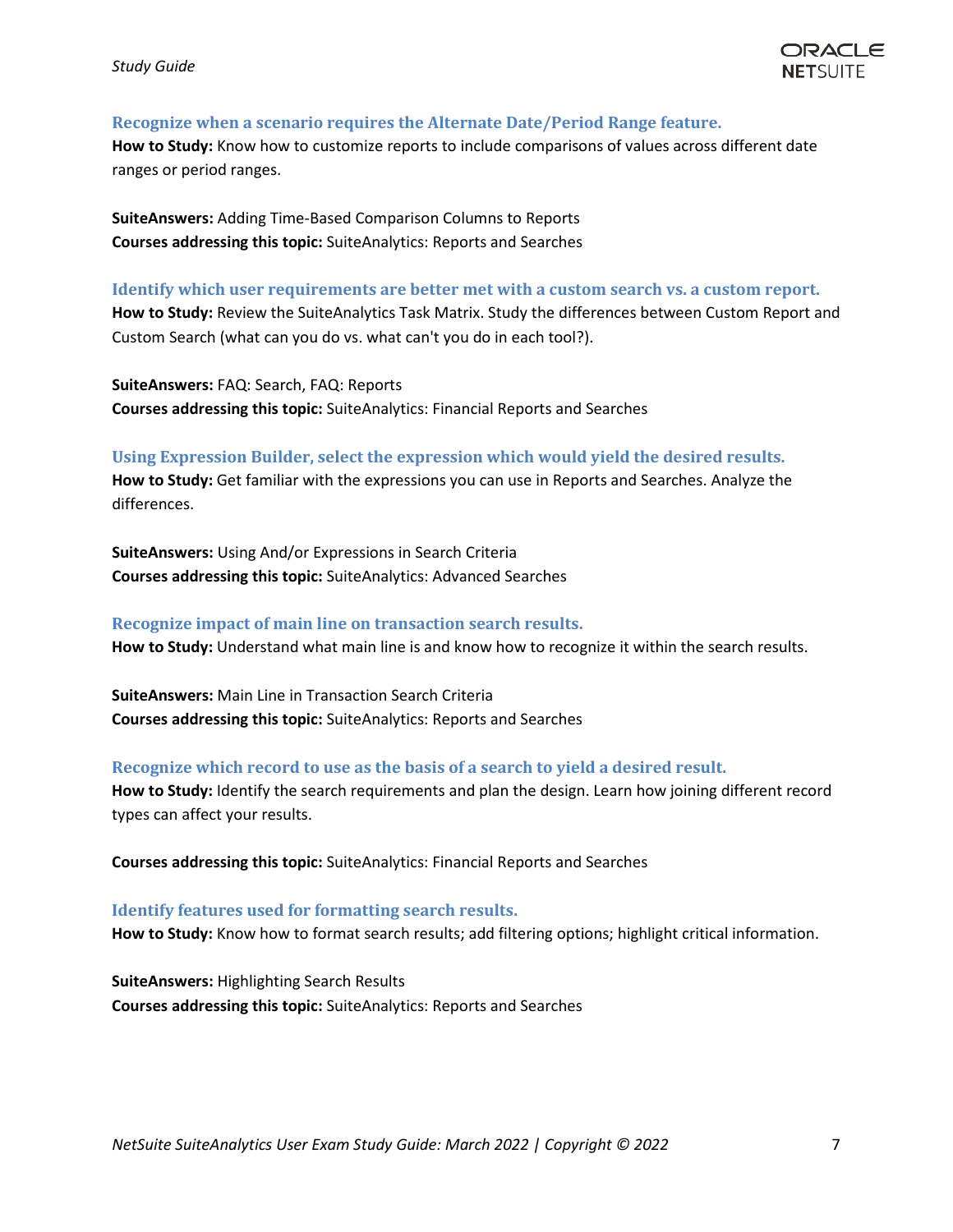#### **Recognize the difference between formulas in custom search vs. in report.**

**How to Study:** Understand how the different builders works. Build simple formulas to calculate values; identify how Oracle operators and SQL functions can be incorporated into formulas.

**SuiteAnswers:** Formulas in Search, Adding Formula Fields to Reports **Courses addressing this topic:** SuiteAnalytics: Advanced Searches

**Recognize which SQL expressions will yield desired search results: CASE, DECODE, TO\_CHAR, INSTR, SUBSTR, NVL, NULLIF, Criteria formula.**

**How to Study:** Check out the support articles in SuiteAnswers for sample functions and practice within NetSuite.

**SuiteAnswers:** SQL Expressions, Search Formula Examples and Tips **Courses addressing this topic:** SuiteAnalytics: Advanced Searches